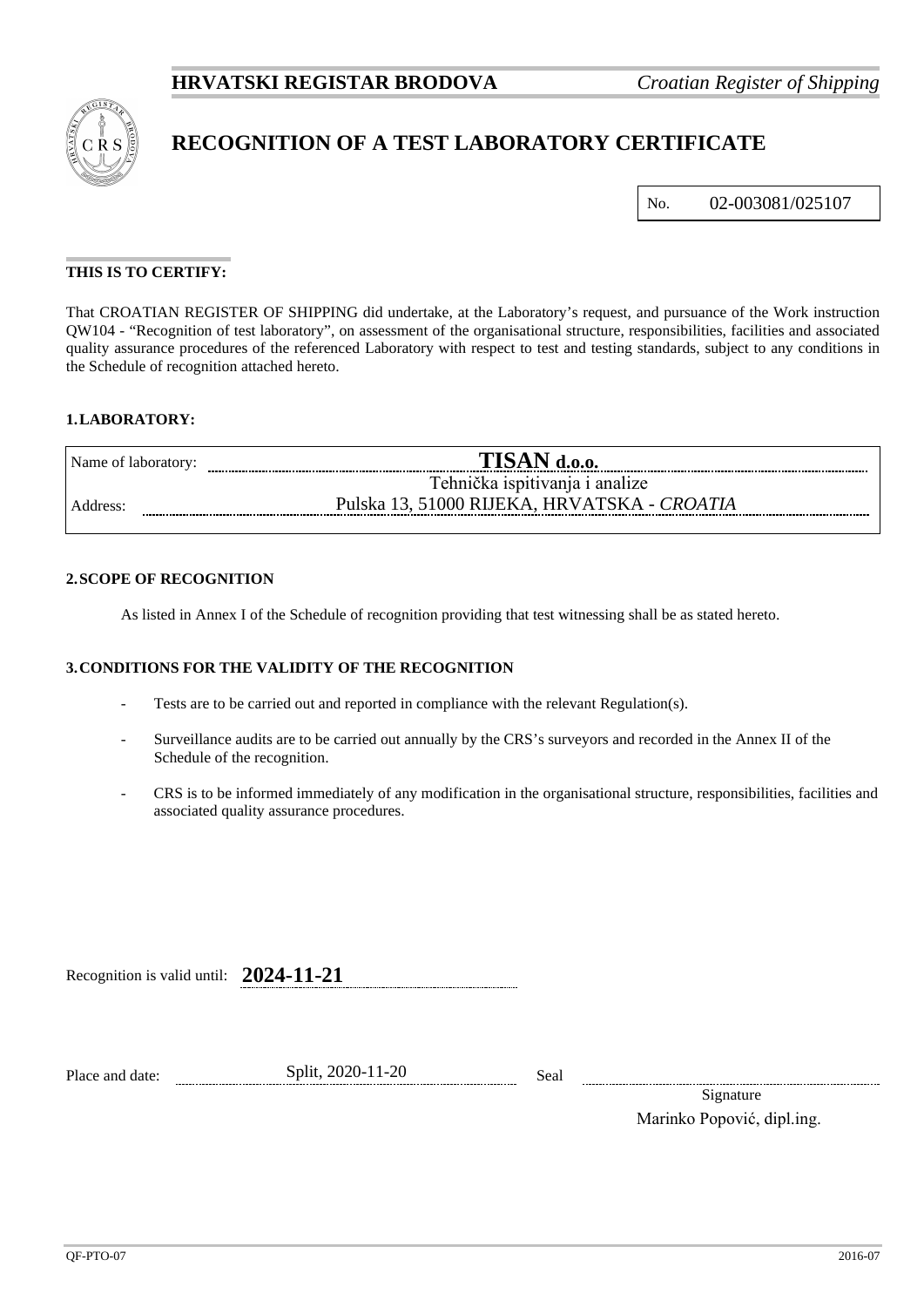# **SCHEDULE OF RECOGNITION**

Annex I to Certificate No: <br>No. 02-003081/025107

| Item<br>No. | Test method                                                                                                                                          | Regulation                               | Test standards<br>(latest edition)                              | Test witnessing<br>mode (see note) | Comments |
|-------------|------------------------------------------------------------------------------------------------------------------------------------------------------|------------------------------------------|-----------------------------------------------------------------|------------------------------------|----------|
| 1.          | Radiografsko ispitivanje<br>materijala i zavarenih spojeva<br>Radiographical testing of<br>materials and welded joints                               | CRS Rules Part 25.<br>CRS Rules Part 26. | <b>EN-444</b><br><b>HRN EN-1435</b><br>EN-12681e                | (2)                                |          |
| 2.          | Ispitivanje materijala i<br>zavarenih spojeva ultrazvukom<br>Ultrasonic testing of material and<br>welded joints                                     | CRS Rules Part 25.<br>CRS Rules Part 26. | EN-10160<br>EN-583 1-6<br>EN-12680-1e<br>EN-12680-3e<br>EN-1714 | (2)                                |          |
| 3.          | Ispitivanje materijala i<br>zavarenih spojeva magnetskim<br>česticama<br>Testing of materials and welded<br>joints with magnetic particle<br>methods | CRS Rules Part 25.<br>CRS Rules Part 26. | EN 1290/A1<br>EN-1369                                           | (2)                                |          |
| 4.          | Ispitivanje materijala i<br>zavarenih spojeva<br>penetrirajućim tekućinama<br>Testing of materials and welded<br>joints with dye penetrant methods   | CRS Rules Part 25.<br>CRS Rules Part 26. | EN 571-1<br>EN-1371 1-2                                         | (2)                                |          |
| 5.          | Mjerenje debljine ultrazvukom<br>Ultrasonic thickness measurement                                                                                    | CRS Rules Part 1.                        |                                                                 | (1)                                |          |
| 6.          | Vizualni pregledi<br>Visual examinations                                                                                                             | CRS Rules Part 1.                        | <b>EN-970</b><br>EN-12454e                                      | (3)                                |          |
| 7.          | Ispitivanje nepropusnosti<br>vakuumom<br>Tightness testing with vacuum                                                                               | CRS Rules Part 1.                        |                                                                 | (3)                                |          |
| 8.          | Ispitivanje tvrdoće materijala i<br>zavarenih spojeva<br>Hardness testing of materials and<br>welded joints                                          | CRS Rules Part 25.<br>CRS Rules Part 26. | EN 10003 1-3<br><b>DIN 51351</b><br>EN 10004 1-3<br>EN-1043-1   | (1)                                |          |
| 9.          | Ispitivanje antikorozijske zaštite<br>Testing of anticorrosive protection                                                                            | CRS Rules Part 1.                        | ISO-2178<br>ISO-2409                                            | (2)                                |          |
| 10.         | Mjerenje zaostalog magnetizma<br>Residual field strength<br>measurement protection                                                                   | CRS Rules Part 25.                       |                                                                 | (3)                                |          |